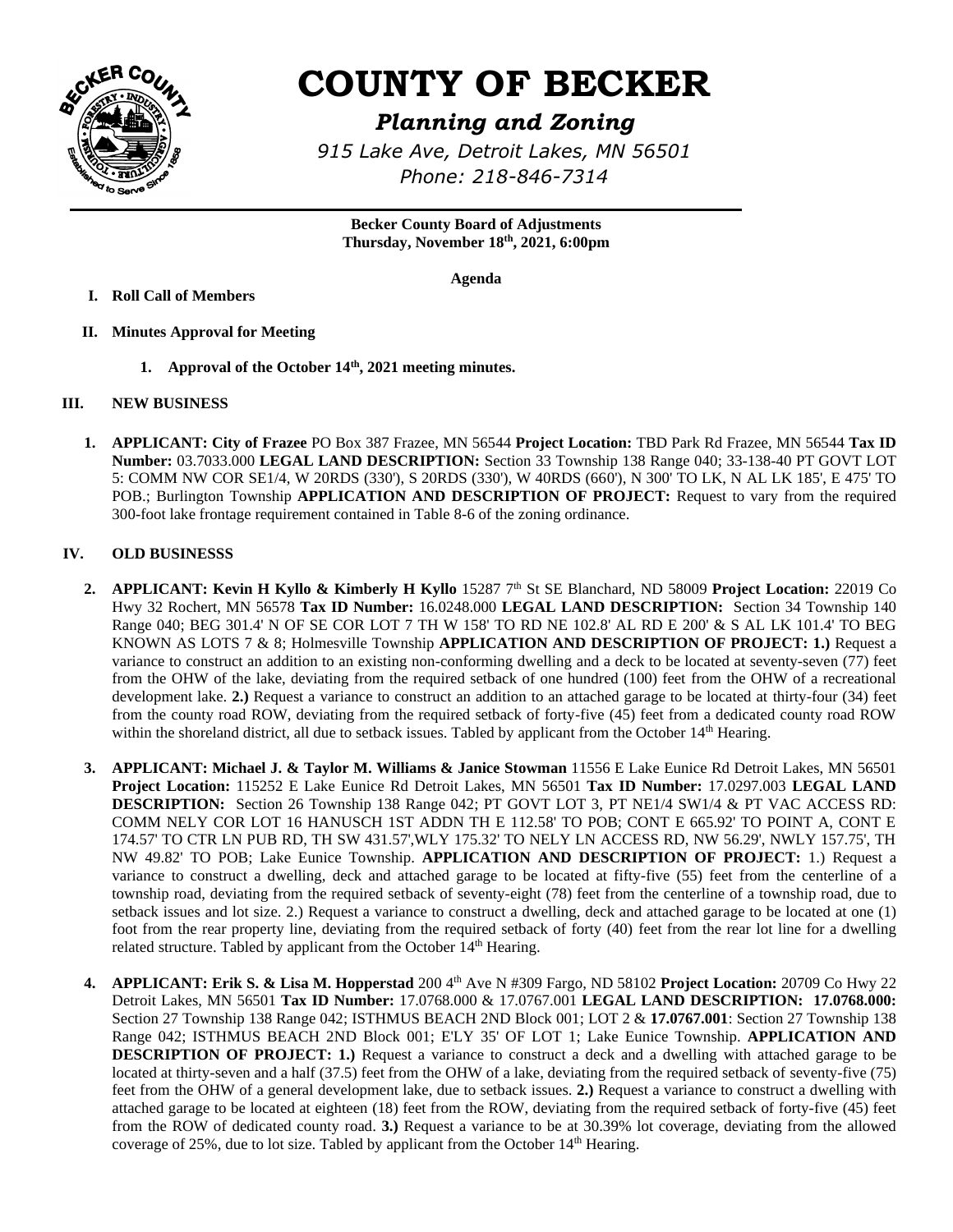- **5. APPLICANT: Thomas J. & Gyda Anderson** 1926 21st Ave S Moorhead, MN 56560 **Project Location:** 15090 Summer Island Rd Lake Park, MN 56554 **Tax ID Number:** 17.1208.000 **LEGAL LAND DESCRIPTION:** Section 06 Township 138 Range 042; SUMMER ISLAND 138 42 Block 004; LOT 16 Lake Eunice Township. **APPLICATION AND DESCRIPTION OF PROJECT:** Request a variance to construct a deck to be located at sixty-five (65) feet and a dwelling and attached garage to be located at seventy-four (74) feet from the Ordinary High Water (OHW) mark of a recreational development lake, due to setback issues. Tabled by applicant from the October 14<sup>th</sup> Hearing.
- **6. APPLICANT: Travis & Rachel Olson** 2805 64<sup>th</sup> Ave S Fargo, ND 58104 **Project Location:** 24571 N Melissa Dr Detroit Lakes, MN 56501 **Tax ID Number:** 19.1226.000 **LEGAL LAND DESCRIPTION:** Section 20 Township 138 Range 041; ELM GROVE CORBETT; W 3' OF LOT 1; & LOT 2 EX W 10'; Lake View Township **APPLICATION AND DESCRIPTION OF PROJECT: 1.)** Request to construct a patio to be located at forty-two (42) feet from the OHW of the lake, deviating from the required setback of seventy-five (75) feet from the OHW of a general development lake. **2.)** Requesting a variance to be at 35.58% lot coverage, deviating from the allowed coverage of 25% on an Ag zoned lot, due to lot size. Tabled by applicant from the September 9<sup>th</sup> Hearing.
- **7. APPLICANT: DJ & M Partners** 315 Fairground Rd Unit 101 Alexandria, MN 56308 **Project Location:** 21246 Co Rd 117 Osage, MN 56570 **Tax ID Number:** 33.0016.001 & 33.0046.000 **LEGAL LAND DESCRIPTION: 33.0016.001**: Section 03 Township 139 Range 038; LOT 5 & LOT 6 N OF CREEK & **33.0046.000:** Section 04 Township 139 Range 038; LOT 1; Toad Lake Township **APPLICATION AND DESCRIPTION OF PROJECT:** Request for one boat lift per allowed unit within the resort. Tabled by applicant from the September 9<sup>th</sup> Hearing.

### **V. NEW BUSINESS**

- **8. APPLICANT: Lisa L Berle AKA Lisa Arth** 12466 Shorewood Beach Rd Detroit Lakes, MN 56501 **Project Location:**  12466 Shorewood Beach Detroit Lakes, MN 56501 **Tax ID Number:** 17.0255.000 **LEGAL LAND DESCRIPTION:** Section 22 Township 138 Range 042; PT GOVT LOT 2: BEG NE COR LOT 1, NWLY 100.90' TO POB; TH W 192.46'. NWLY 130.82', E 193.46', SELY 109.90' TO POB; Lake Eunice Township **APPLICATION AND DESCRIPTION OF PROJECT: 1.)** Request a variance to construct a deck addition to be located at fifty-six (56) feet from the OHW of the lake, deviating from the required setback of one hundred (100) feet from the OHW of a recreational development lake. **2.)** Request a variance to construct a deck addition to be located at sixty-eight (68) feet from the OHW of the lake, deviating from the required setback of one hundred (100) feet from the OHW of a recreational development lake. **3.)** Request to construct a screen porch addition to be located at forty-two (42) feet from the OHW of the lake, deviating from the required setback of one hundred (100) feet from the OHW of a recreational development lake.
- **9. APPLICANT: Carson T. & Gail J. Gardner** 37217 CO Hwy 35 Waubun, MN 56589 **Project Location:** 37217 Co Hwy 35 Waubun, MN 56589 **Tax ID Number:** 09.0118.004 **LEGAL LAND DESCRIPTION:** Section 14 Township 142 Range 039; 14-142-39 (PT SEC 13, 14) PT GOVT LOT 2 SEC 13, PT SE/14 SE1/4 SEC 14: COMM SE COR SEC 14, N 550', W 22.31', NW AL CTR HWY 238.17' TO POB; E 368.82' TO ELBOW LK, N AL LK 420.03', W 378.76' TO HWY, S AL HWY TO POB.; Eagle View Township **APPLICATION AND DESCRIPTION OF PROJECT:** Request a variance to construct a detached garage to be located sixty (60) feet from the centerline of a county road, deviating from the required setback of seventy-eight (78) feet from the centerline of a sixty-six-foot-wide county road within the shoreland district, due to setback issues.
- **10. APPLICANT: Michael L. & Kimberly S. Pladson TTEES** 20584 Co Hwy 29 Rochert, MN 56578 **Project Location:**  20584 Co Hwy 29 Rochert, MN 56578 **Tax ID Number:** 10.0628.001 **LEGAL LAND DESCRIPTION:** Section 12 Township 139 Range 040; DUDLEY BEACH 139 40; LOTS 3, 4 & 5; Erie Township **APPLICATION AND DESCRIPTION OF PROJECT:** Request a variance to construct a 3-season porch to be located at ninety-one (91) feet from the OHW of the lake, deviating from the required setback of one hundred (100) feet from the OHW of a recreational development lake.
- **11. APPLICANT: Donald J. & Marilyn K. Wold** 12 N Broadway #201 Fargo, ND 58102 **Project Location:** 12245 Fern Beach Dr Detroit Lakes, MN 56501 **Tax ID Number:** 19.0827.000 & 19.0828.000 **LEGAL LAND DESCRIPTION: 19.0827.000**: Section 19 Township 138 Range 041; BIRCH HILL 138 41; BEG AT SW COR LOT 2 TH SE 255' TO SE COR TH NE 20' NW TO W LN & SW 30' TO BEG & **19.0828.000**: Section 19 Township 138 Range 041; BIRCH HILL 138 41; N1/2 OF LOT 3; Lake View Township. **APPLICATION AND DESCRIPTION OF PROJECT: 1.)** Request a variance to construct a deck fifty-eight (58) feet & 3-season porch to be located at sixty-five (65) feet from the OHW of the lake, deviating from the required setback of seventy-five (75) feet from the OHW of a general development lake, due to lot size and it is an alteration to non-conforming structure. 2.) Request a variance to construct a deck to be located at six (6) feet from the side lot line, deviating from the required setback of ten (10) feet from the side lot line, due to setback issues.
- **12. APPLICANT: Alan J. & Karen S. Hefner** 5581 East View Ave Minnetrista, MN 55364 **Project Location:** 38015 Lloyd Larson Ln S Ponsford, MN 56575 **Tax ID Number:** 12.0060.002 **LEGAL LAND DESCRIPTION:** Section 08 Township